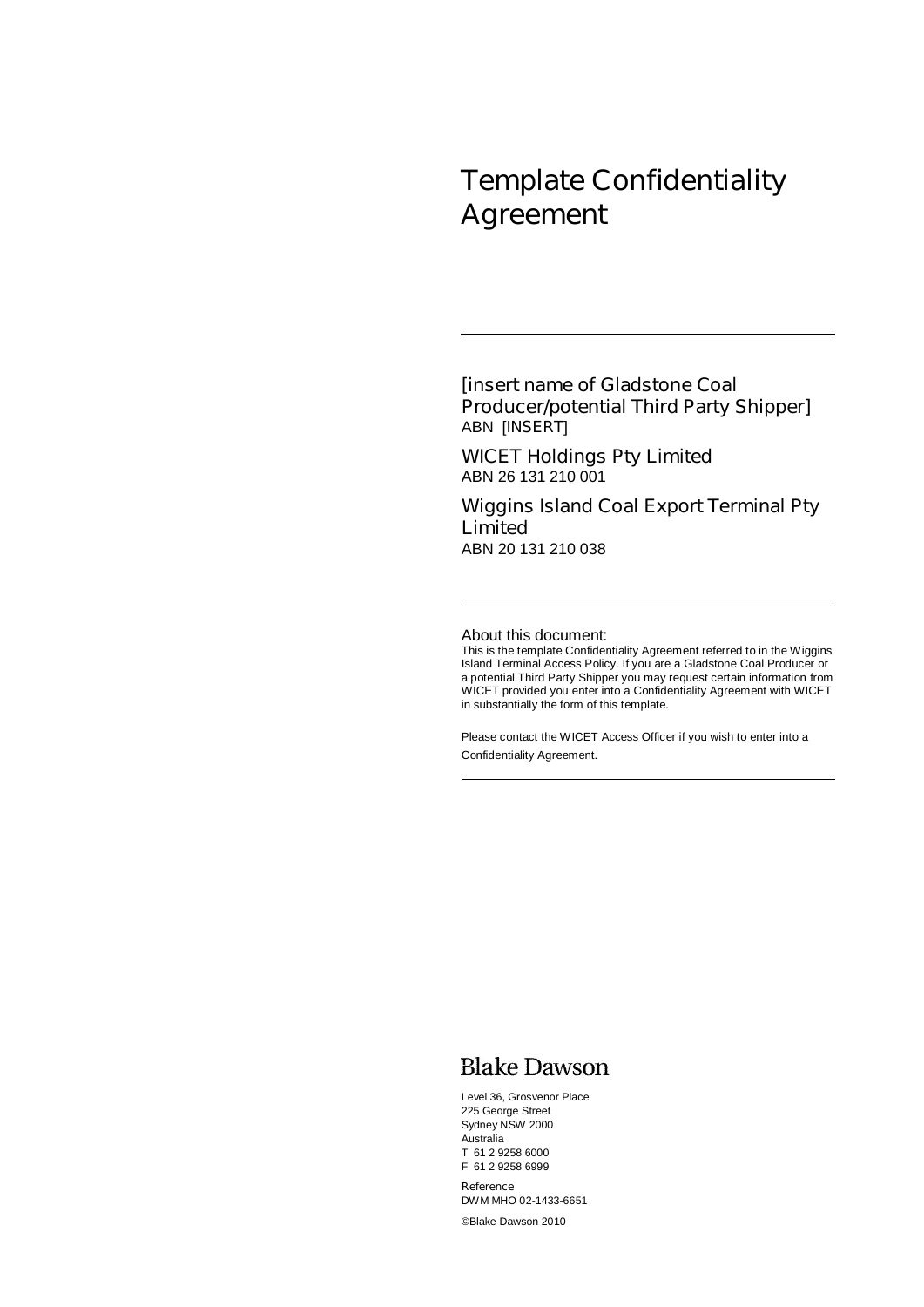# **Contents**

| 1. | <b>INTERPRETATION</b>                                                                                                                                                                        | 3                                                                                                             |
|----|----------------------------------------------------------------------------------------------------------------------------------------------------------------------------------------------|---------------------------------------------------------------------------------------------------------------|
| 2. | <b>DISCLOSURE AND USE</b>                                                                                                                                                                    | 5                                                                                                             |
| 3. | <b>REVERSE ENGINEERING</b>                                                                                                                                                                   | 5                                                                                                             |
| 4. | <b>SECURITY CONTROL</b>                                                                                                                                                                      | 5                                                                                                             |
| 5. | <b>DESTRUCTION OR RETURN OF INFORMATION</b>                                                                                                                                                  | 6                                                                                                             |
| 6. | <b>NO RIGHTS</b>                                                                                                                                                                             | 6                                                                                                             |
| 7. | <b>REMEDIES</b>                                                                                                                                                                              | 6                                                                                                             |
| 8. | <b>TERMINATION</b>                                                                                                                                                                           | 7                                                                                                             |
| 9. | <b>MISCELLANEOUS PROVISIONS</b>                                                                                                                                                              | 7                                                                                                             |
|    | 9.1<br>Jurisdiction<br>9.2<br><b>Notices</b><br>No joint venture or partnership<br>9.3<br>Deed poll binding<br>9.4<br>Amendment and Waiver<br>9.5<br>9.6<br>Counterparts<br>9.7<br>Attorneys | $\overline{7}$<br>$\overline{7}$<br>$\overline{7}$<br>$\overline{7}$<br>$\overline{7}$<br>$\overline{7}$<br>8 |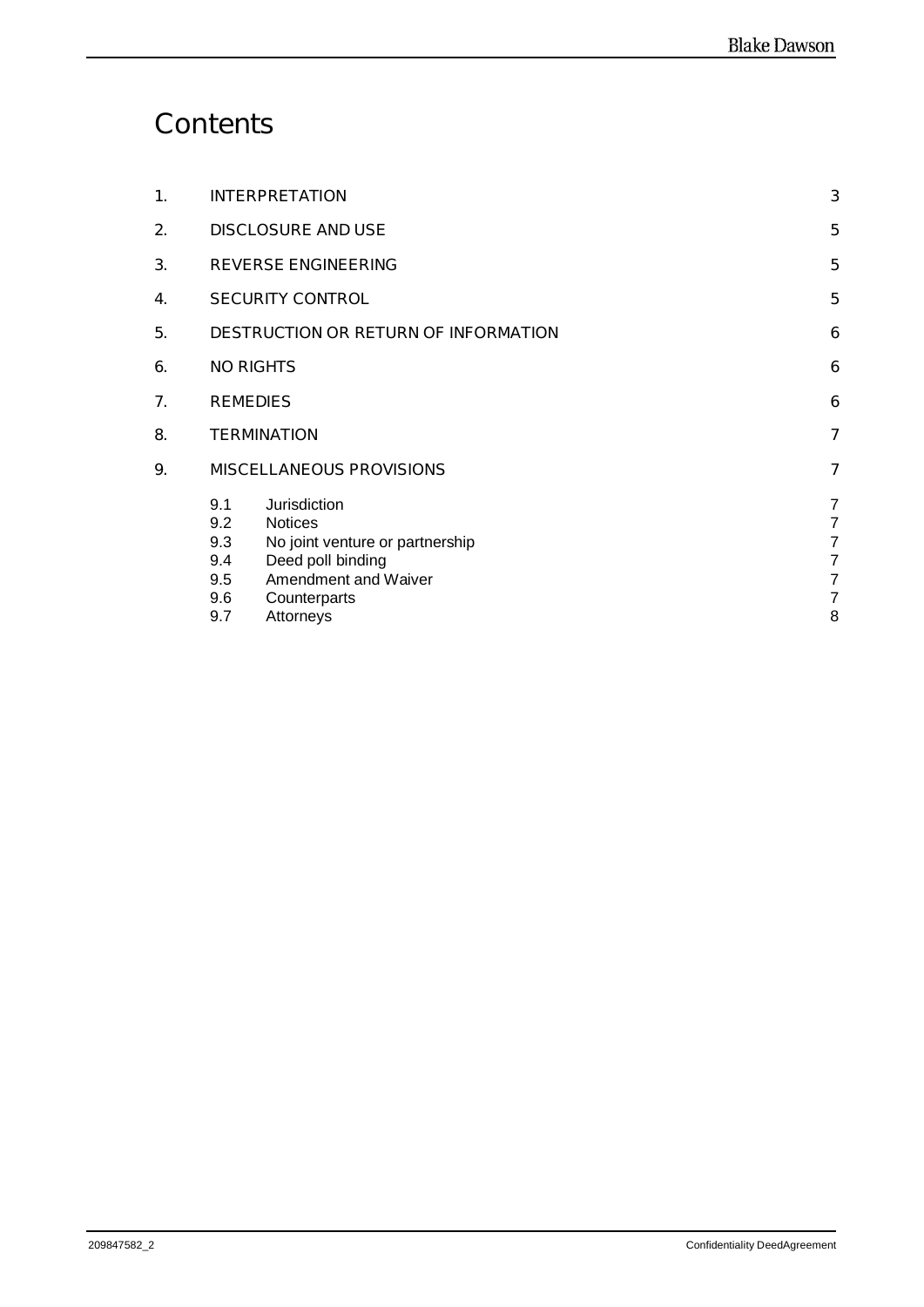## **Confidentiality Agreement**

#### **DATE**

#### **BY**

[*insert name of Gladstone Coal Producer/potential Third Party Shipper*] ABN [*Insert*] (**Recipient**)

#### **FOR THE BENEFIT OF**

**WICET Holdings Pty Limited** (ABN 26 131 210 001) and **Wiggins Island Coal Export Terminal Pty Limited** (ABN 20 131 210 038) (each a **Discloser** and together the **Disclosers**)

#### **RECITALS**

The Recipient has agreed that the provisions of this deed poll will apply to Confidential Information provided by a Discloser to the Recipient in connection with the Approved Purpose.

#### **OPERATIVE PROVISIONS**

#### **1. INTERPRETATION**

In this deed poll, unless the contrary intention appears:

- (a) **A Class Commercial Information** has the meaning given to it in the Access Policy.
- (b) **Access Policy** means the Wiggins Island Terminal Access Policy (as amended from time to time)approved by the State and published by the WICET Group setting out, inter alia, the rules for allocation by WICET of available capacity at its coal export terminal.
- (c) **Approved Purpose** means any or all of:
	- (i) deciding whether to apply for a B Class ordinary share to be issued by WICET Holdings;
	- (ii) deciding whether to apply for available capacity at WICET's coal export terminal;
	- (iii) evaluating information provided by WICET in relation to Surplus Capacity
- (d) **B Class Commercial Information** has the meaning given to it in the Access Policy.
- (e) **Confidential Information** means, in respect of a Discloser, all information (regardless of form) disclosed or otherwise made available at any time (including before the date of this deed poll) by the Discloser or its Representatives to the Recipient (or its Representatives) for or in connection with the Approved Purpose and all information created by the Recipient or its Representatives in the course of carrying out the Approved Purpose, including:
	- (i) B Class Commercial Information, A Class Commercial Information and any proforma agreements referred to in the Access Policy or other documents prepared by the WICET Group;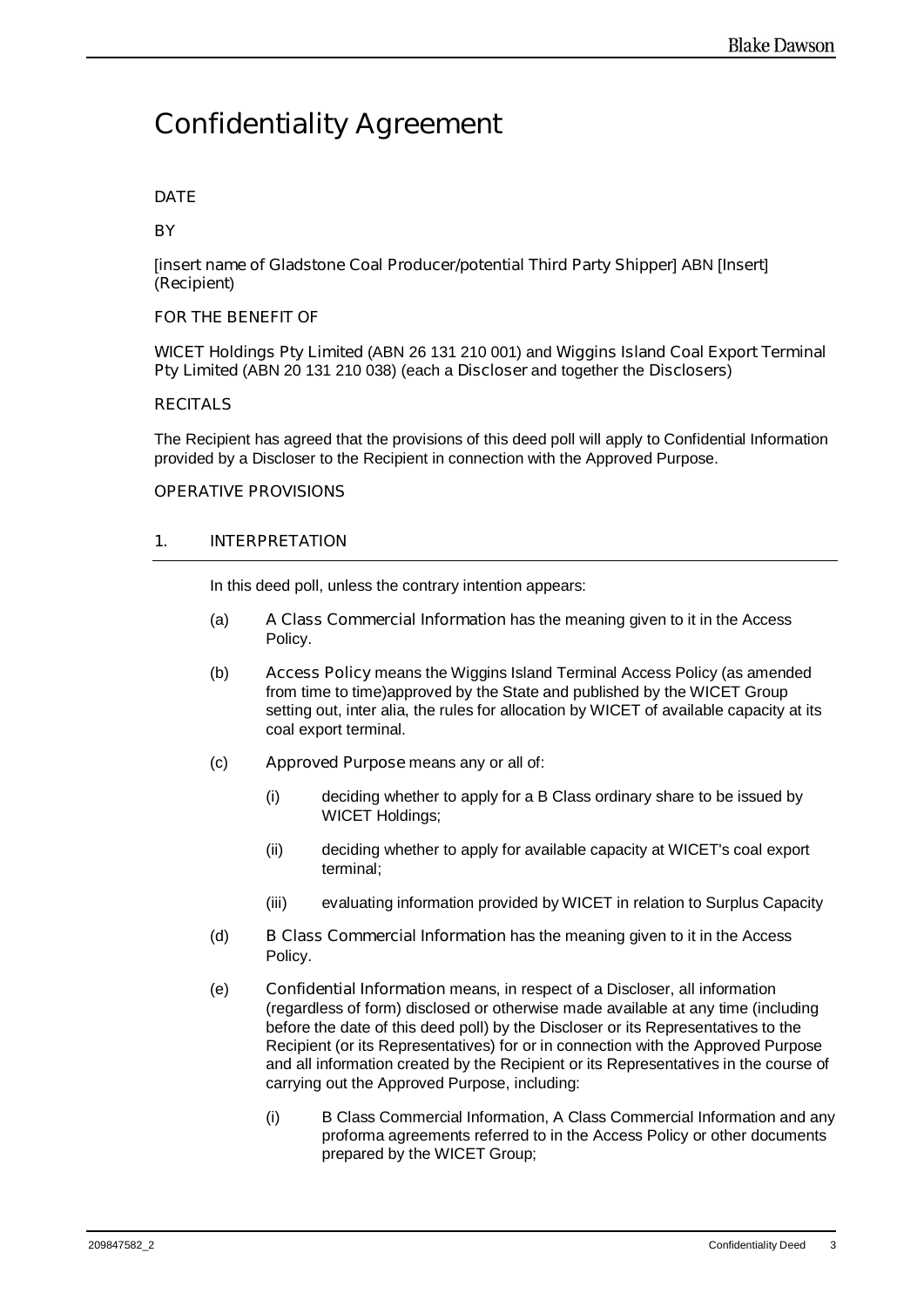- (ii) information in connection with available Surplus Capacity;
- (iii) information which is designed or indicated as being the proprietary or confidential information of the Discloser or any of its Related Bodies Corporate;
- (iv) proprietary or confidential information of a third party to whom the Discloser or its Representatives owe an obligation of confidentiality; and
- (v) information derived or produced partly or wholly from such information including any calculation, conclusion, summary or computer modelling,

except to the extent:

- (vi) that the information is in the public domain otherwise than by reason of an unauthorised disclosure of which the Recipient is aware or ought reasonably to be aware;
- (vii) that the information is in the Recipient's lawful possession and not subject to any duty of confidentiality before the date of this deed poll;
- (viii) that the information has been independently generated by the Recipient without reference to any disclosed information; or
- (ix) the Disclosers notify the Recipient in writing that they no longer consider the information to be confidential.
- (f) **Law** means any applicable law, legislation, regulation, order of a court or tribunal, requirement of a regulator or prudential authority, stock exchange rule or financier's code of practice.
- (g) **Related Body Corporate** has the same meaning as in the *Corporations Act 2001* (Cth).
- (h) **Representative** means a party's officers, employees, agents, contractors and professional consultants and advisors.
- (i) **Surplus Capacity** means capacity at WICET's coal export terminal which WICET determines is available for use on a short term basis.
- (j) **WICET** means Wiggins Island Coal Export Terminal Pty Limited (ABN 20 131 210 038).
- (k) **WICET Group** means either WICET Holdings or WICET or both (as the case may be).
- (l) **WICET Holdings** means WICET Holdings Pty Limited (ABN 26 131 210 001).
- (m) **WICET Shareholder** means, at any time, each person who holds an A Class ordinary share issued by WICET Holdings at that time.
- (n) A reference in this deed poll to disclosure of information is a reference to disclosure, provision, supply or availability of the information by any means, including circumstances where the Recipient is able to access information on the website of a Discloser or during attendance at the premises of a Discloser.
- (o) The headings in this deed poll are inserted for convenience only, and will not affect the construction or interpretation of it.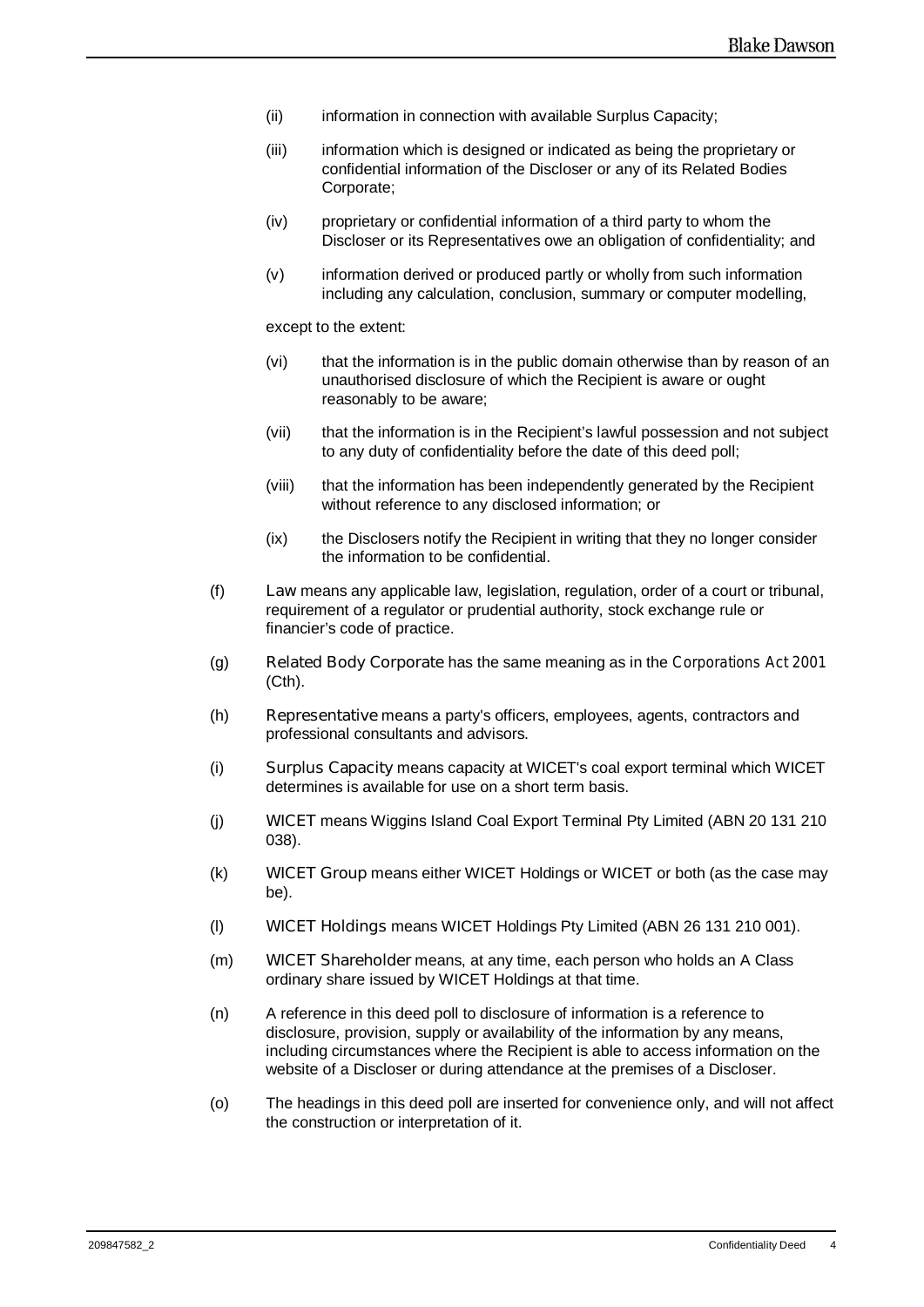(p) Words importing the singular include the plural and vice versa, words importing any gender include the other genders and references to persons include corporations and vice versa.

#### **2. DISCLOSURE AND USE**

In consideration of the Discloser disclosing Confidential Information to the Recipient, and other consideration hereby acknowledged as received, the Recipient undertakes that it will:

- (a) not disclose the Confidential Information to any person, except:
	- (i) to such directors, officers or employees of the Recipient to whom disclosure is required for the Approved Purpose and who have agreed that the Confidential Information must be kept confidential in accordance with the terms of this deed poll;;
	- (ii) in accordance with the prior written consent of the Discloser;
	- (iii) as required by Law; or
	- (iv) as reasonably required to defend the Recipient in any legal proceeding brought or threatened against it;
- (b) to the greatest extent permitted by Law, notify the Discloser promptly on becoming aware that the Recipient is likely to be required to make disclosure pursuant to clauses 2(a)(iii) or (iv);
- (c) subject to paragraph (a) (above), keep all Confidential Information completely in confidence;
- (d) use the Confidential Information exclusively in relation to the Approved Purpose and for no other purpose;
- (e) only reproduce the Confidential Information as reasonably required in relation to the Approved Purpose;
- (f) ensure that each person to whom it discloses Confidential Information in accordance with this deed poll complies with the terms of this deed poll;
- (g) be liable for any action or omission by a director, officer, employee, consultant, professional adviser or associate of the Recipient which (if that person were personally bound by this deed poll) would be a breach of this deed poll by that person; and
- (h) on reasonable request by a Discloser, inform the Discloser of the Recipient's compliance or otherwise with its obligations under this deed poll.

#### **3. REVERSE ENGINEERING**

The Recipient undertakes not to directly or indirectly attempt to reverse engineer, decrypt, disassemble, decompile, decipher or reconstruct in any way the Confidential Information.

#### **4. SECURITY CONTROL**

The Recipient undertakes to: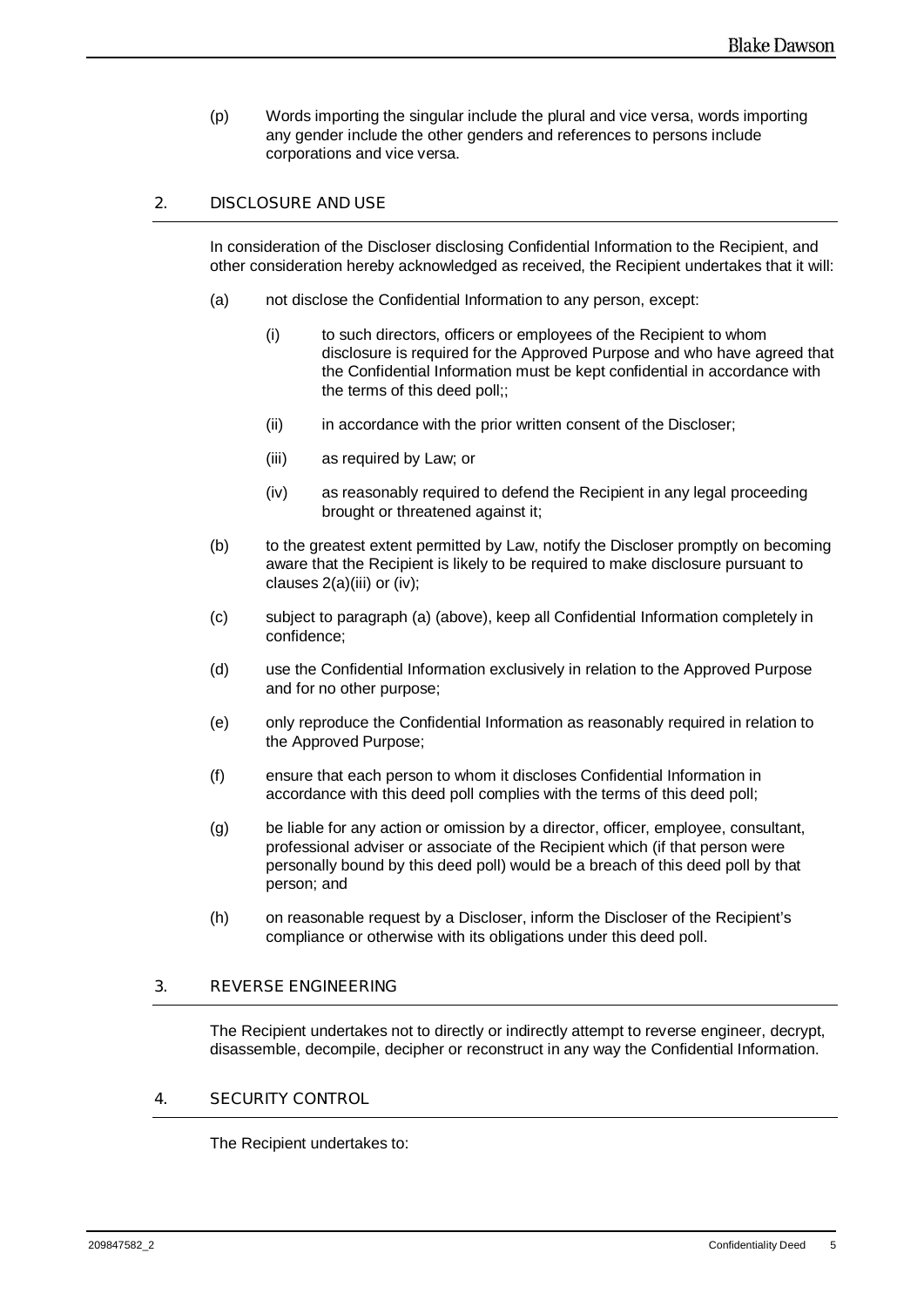- (a) have in place and maintain effective security measures to safeguard Confidential Information from access or use not authorised under this deed poll; and
- (b) immediately notify the Disclosers of any suspected, threatened or actual unauthorised use of Confidential Information.

#### **5. DESTRUCTION OR RETURN OF INFORMATION**

- (a) The Recipient undertakes to, on written request from the Discloser following termination of this deed poll, in respect of its Confidential Information previously provided to the Recipient:
	- (i) return to the Discloser or destroy (at the election of the Discloser) all of that Confidential Information which is in hardcopy; and
	- (ii) use the delete function available in the relevant software to delete all of that Confidential Information which is in softcopy.
- (b) If the Recipient returns, destroys or deletes the Confidential Information and other materials referred to in paragraph (a) (above), it must as soon as practicable after doing so certify to the Discloser that it has returned, destroyed or deleted (as the case may be) all of the Confidential Information together with all copies, notes and memoranda relating to it in its possession or under its control.
- (c) Despite paragraph (a), the Recipient may retain any Confidential Information (or a copy of it) to the extent:
	- (i) required by Law; or
	- (ii) reasonably required to defend the Recipient in any legal proceeding brought or threatened against it.
- (d) Without prejudice to clause 8, this deed poll will continue to apply to Confidential Information:
	- (i) not returned or destroyed; or
	- (ii) retained pursuant to paragraph (c) (above).

#### **6. NO RIGHTS**

Except as may be expressly set out in a written agreement between the Recipient and a Discloser, the Recipient agrees that no right, licence or property is granted by or in this deed poll to the Recipient in relation to any part of the Confidential Information.

#### **7. REMEDIES**

Each Discloser is entitled to seek:

- (a) relief both at law and in equity; and
- (b) remedies including (without limitation) injunctive relief and specific performance,

in the event of any breach or anticipated breach of this deed poll without having to prove any actual damage.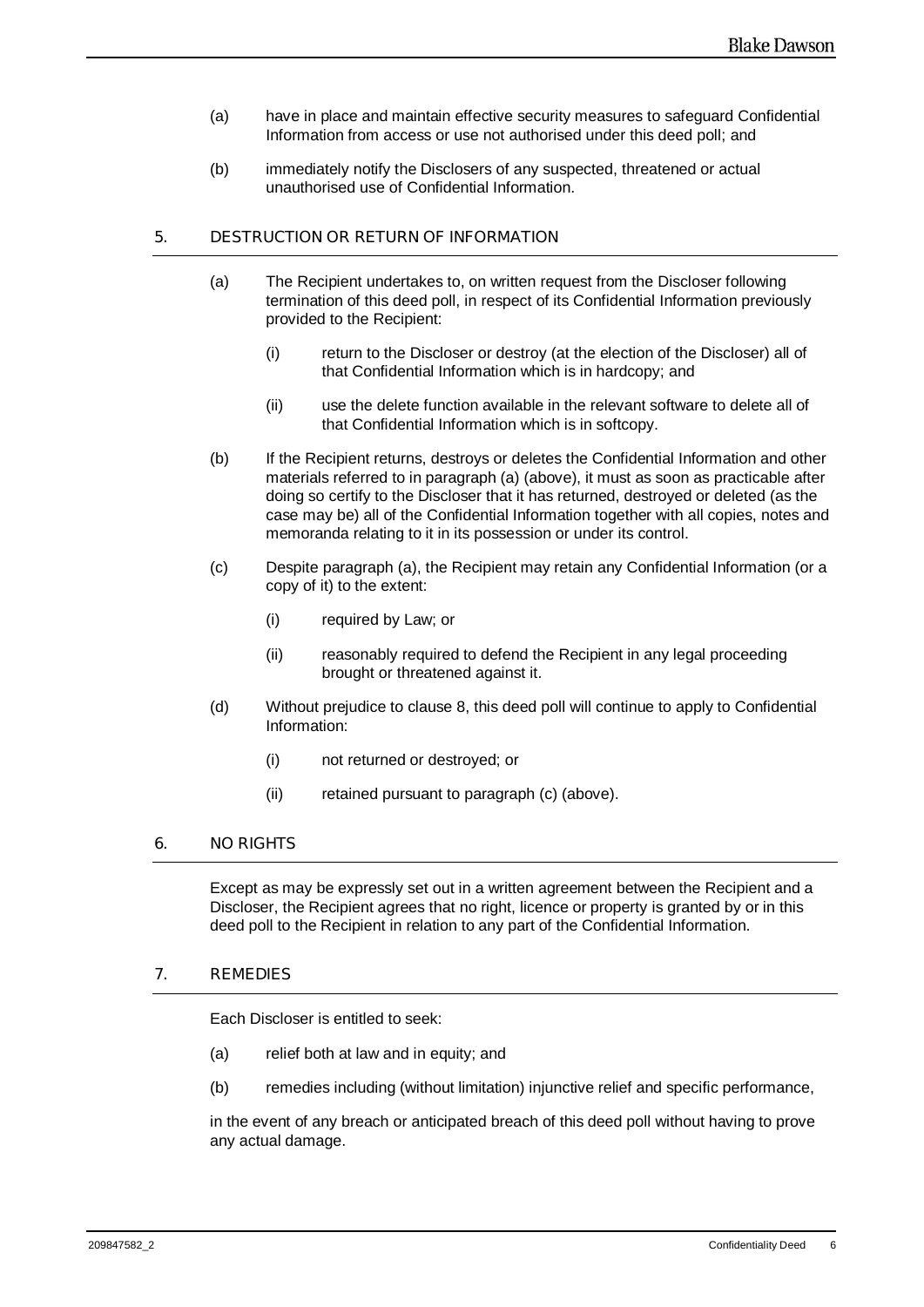#### **8. TERMINATION**

- (a) A Discloser or the Recipient may terminate this deed poll by giving written notice to the other of them not less than 10 days prior to the effective date of termination.
- (b) Despite any provision to the contrary in this deed poll, the obligations of the Recipient with respect to Confidential Information survive the termination of this deed poll.

#### **9. MISCELLANEOUS PROVISIONS**

#### **9.1 Jurisdiction**

This deed poll is governed by and construed in accordance with the laws in force in the State of Queensland. Each party irrevocably and unconditionally submits to the nonexclusive jurisdiction of the courts of the State of Queensland and courts of appeal from them.

#### **9.2 Notices**

The Recipient will, on request, provide to a Discloser details of the address and facsimile numbers to which any notices and other communications to be given under this deed poll may be sent. A Discloser's address and facsimile number are as separately notified to the Recipient from time to time.

#### **9.3 No joint venture or partnership**

This deed poll does not oblige a person to provide any Confidential Information to any other person, does not oblige a person to enter any transaction and does not establish a joint venture, partnership, trust or other relationship between any persons.

#### **9.4 Deed poll binding**

- (a) This deed poll is binding on the Recipient in favour of each Discloser immediately upon execution of this deed poll by the Recipient and the Recipient must from the date of its execution of this deed poll comply with its terms.
- (b) This document operates as a deed poll by the Recipient for the benefit of each Discloser. Each Discloser may enforce this deed poll, despite not being a party to this deed poll.

#### **9.5 Amendment and Waiver**

- (a) No failure or delay by a party in exercising any right or power conferred under this deed poll will operate as a waiver of that right or power.
- (b) This deed poll may only be amended by deed between the Recipients and all Disclosers.

#### **9.6 Counterparts**

This deed poll, and any amending deed, may be executed in counterparts which, when taken together, will constitute one instrument.